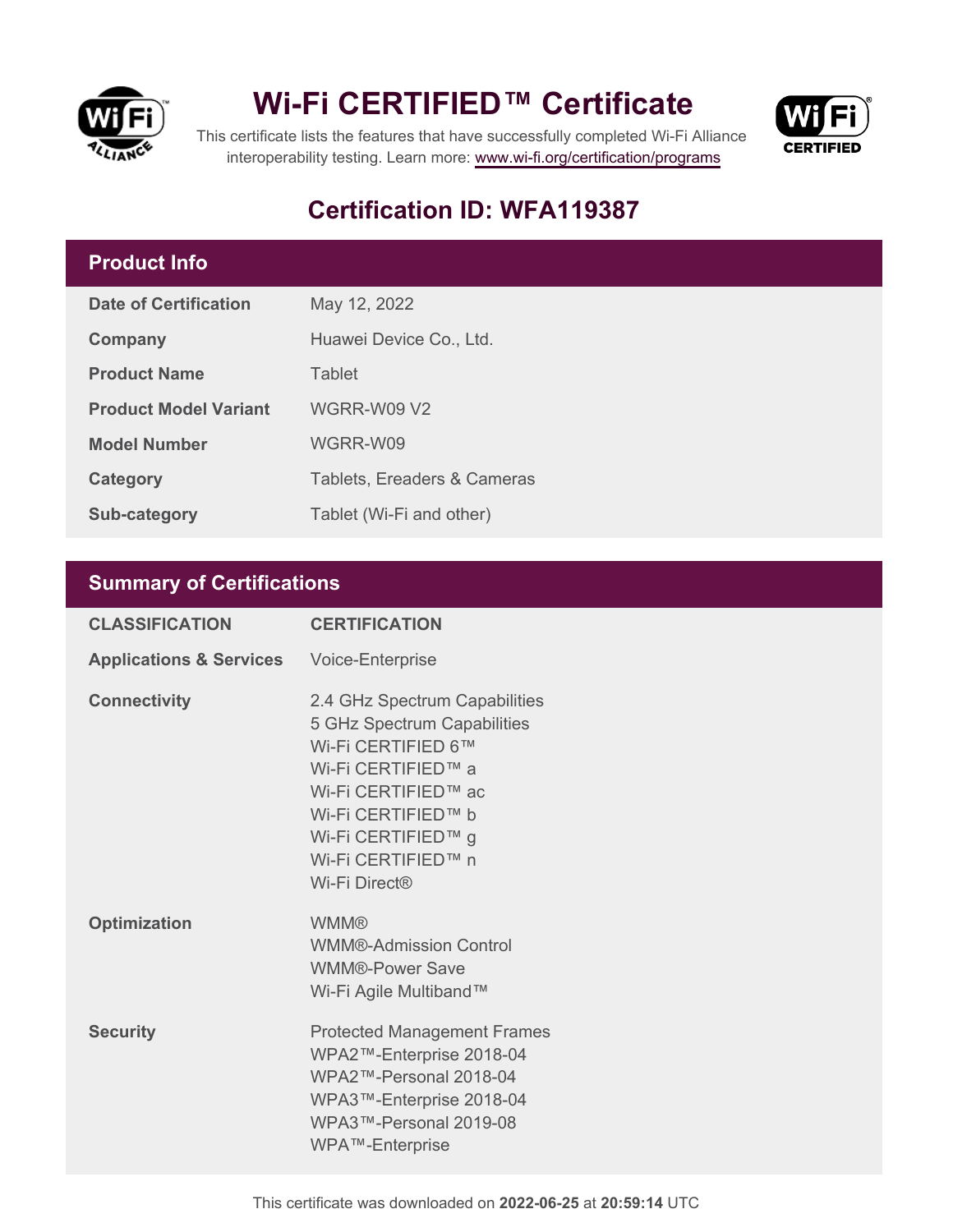

**Certification ID: WFA119387**



| <b>Summary of Certifications (continued)</b>        |                       | Page 2 of 5 |
|-----------------------------------------------------|-----------------------|-------------|
| <b>CLASSIFICATION</b>                               | <b>CERTIFICATION</b>  |             |
| <b>Security</b>                                     | WPA™-Personal         |             |
| <b>Spectrum &amp; Regulatory</b><br><b>Features</b> | Spectrum & Regulatory |             |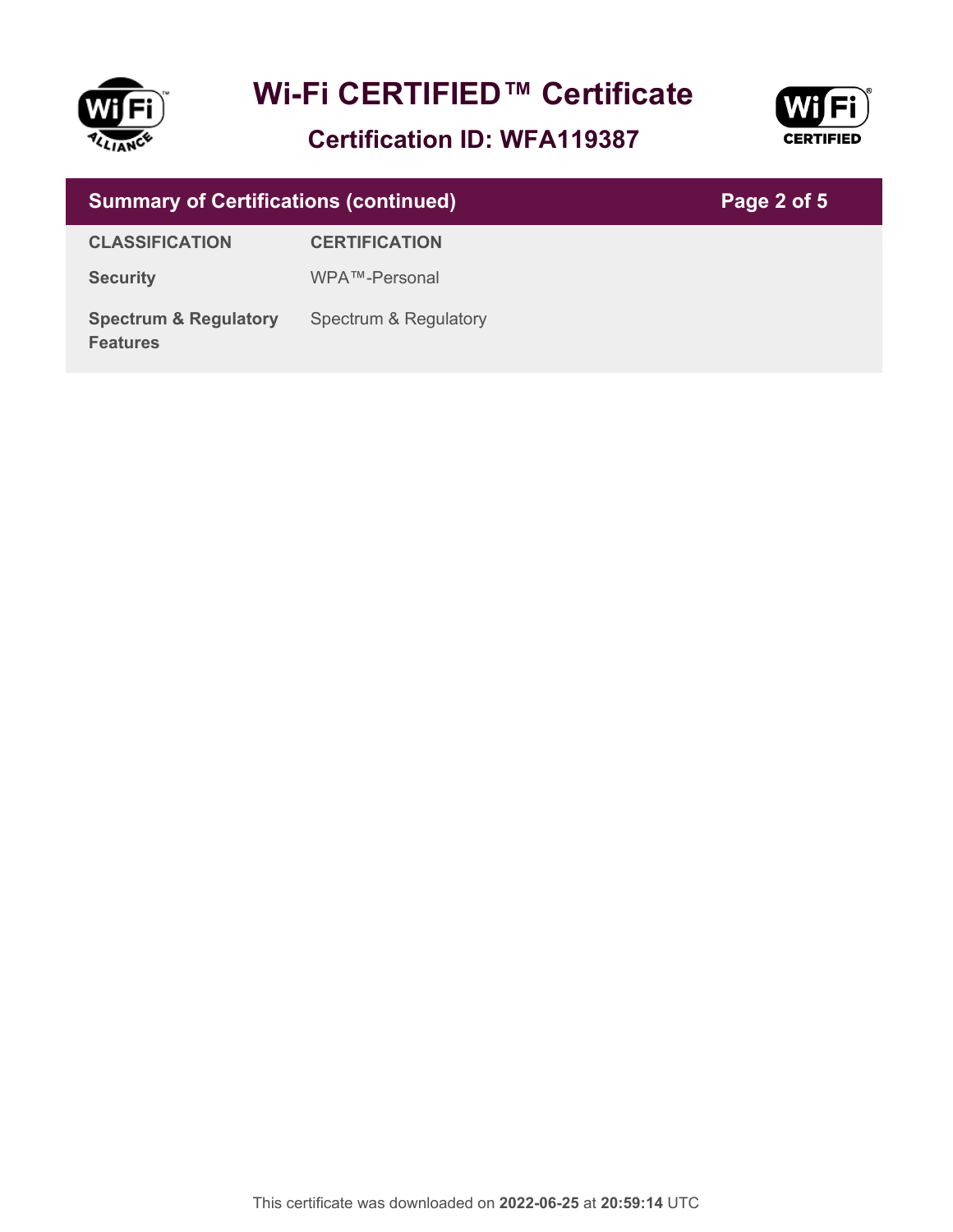

**Certification ID: WFA119387**



| <b>Role: Access Point</b>                                       |                                                                 |                | Page 3 of 5    |
|-----------------------------------------------------------------|-----------------------------------------------------------------|----------------|----------------|
| <b>Wi-Fi Components</b>                                         |                                                                 |                |                |
| <b>Wi-Fi Component Operating System</b><br>HarmonyOS            | <b>RF Architecture</b>                                          |                |                |
| <b>Wi-Fi Component Firmware</b>                                 | <b>Bands Supported</b>                                          | Transmit (Tx)  | Receive (Rx)   |
| Hi1105V100                                                      | $2.4$ GHz                                                       | 2              | $\overline{2}$ |
|                                                                 | 5 GHz                                                           | $\overline{2}$ | $\overline{2}$ |
| <b>Certifications</b>                                           |                                                                 |                |                |
| 2.4 GHz Spectrum Capabilities                                   | Wi-Fi CERTIFIED™ ac (continued)                                 |                |                |
| 20 MHz Channel Width in 2.4 GHz                                 | LDPC Rx                                                         |                |                |
| 40 MHz Channel Width in 2.4 GHz                                 | LDPC Tx                                                         |                |                |
| <b>5 GHz Spectrum Capabilities</b>                              | <b>MCS 8-9 Rx</b><br><b>Short Guard Interval</b><br><b>STBC</b> |                |                |
| 20 MHz Channel Width in 5 GHz                                   |                                                                 |                |                |
| 40 MHz Channel Width in 5 GHz                                   | Wi-Fi CERTIFIED™ b                                              |                |                |
| 80 MHz Channel Width in 5 GHz<br>160 MHz Channel Width in 5 GHz | Wi-Fi CERTIFIED™ g                                              |                |                |
| <b>Protected Management Frames</b>                              | Wi-Fi CERTIFIED™ n                                              |                |                |
| <b>WMM®</b>                                                     | HT Duplicate Mode                                               |                |                |
|                                                                 | <b>OBSS on Extension Channel</b><br>Short Guard Interval        |                |                |
| WPA2™-Personal 2018-04                                          | <b>STBC</b>                                                     |                |                |
| Wi-Fi CERTIFIED™ a                                              | A-MPDU Tx                                                       |                |                |
| Wi-Fi CERTIFIED™ ac                                             |                                                                 |                |                |
| Extended 5 GHz Channel Support                                  |                                                                 |                |                |
| RTS with BW Signaling<br>A-MPDU with A-MSDU                     |                                                                 |                |                |
|                                                                 |                                                                 |                |                |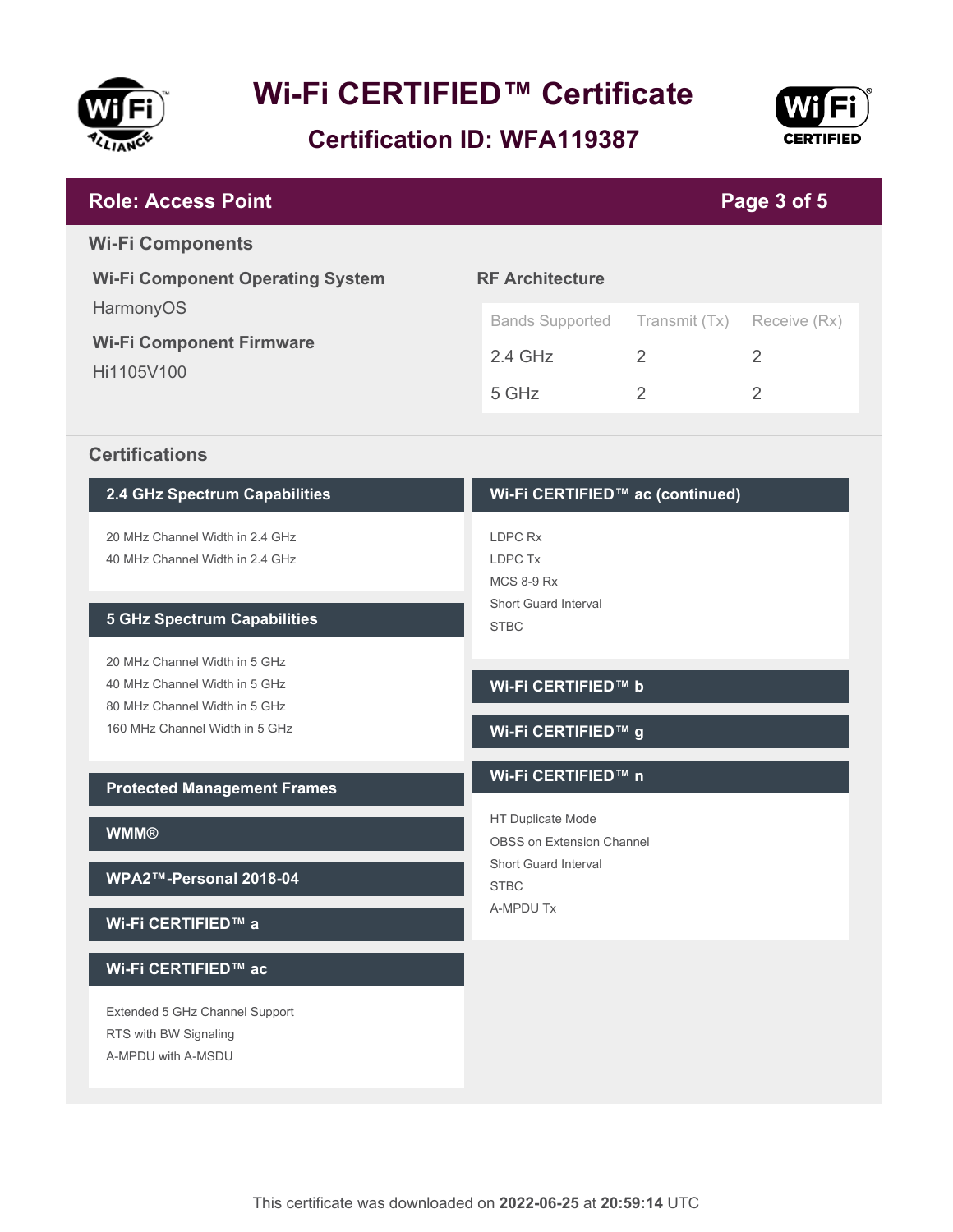

**Certification ID: WFA119387**



| <b>Role: Station</b>                                           |                                        |                | Page 4 of 5    |
|----------------------------------------------------------------|----------------------------------------|----------------|----------------|
| <b>Wi-Fi Components</b>                                        |                                        |                |                |
| <b>Wi-Fi Component Operating System</b>                        | <b>RF Architecture</b>                 |                |                |
| HarmonyOS                                                      | <b>Bands Supported</b>                 | Transmit (Tx)  | Receive (Rx)   |
| <b>Wi-Fi Component Firmware</b>                                | $2.4$ GHz                              | 2              | 2              |
| Hi1105V100                                                     |                                        |                |                |
|                                                                | 5 GHz                                  | $\overline{2}$ | $\overline{2}$ |
| <b>Certifications</b>                                          |                                        |                |                |
| 2.4 GHz Spectrum Capabilities                                  | <b>WMM®-Power Save (continued)</b>     |                |                |
| 20 MHz Channel Width in 2.4 GHz                                | Legacy Power Save                      |                |                |
| 40 MHz Channel Width in 2.4 GHz                                | Unschedule auto PS                     |                |                |
|                                                                |                                        |                |                |
| <b>5 GHz Spectrum Capabilities</b>                             | WPA2™-Enterprise 2018-04               |                |                |
| 20 MHz Channel Width in 5 GHz                                  | EAP methods                            |                |                |
| 40 MHz Channel Width in 5 GHz<br>80 MHz Channel Width in 5 GHz | <b>EAP AKA</b>                         |                |                |
| 160 MHz Channel Width in 5 GHz                                 | <b>EAP AKA Prime</b><br><b>EAP SIM</b> |                |                |
|                                                                | <b>EAP TLS</b>                         |                |                |
| <b>Protected Management Frames</b>                             | <b>EAP TTLS</b>                        |                |                |
|                                                                | PEAP <sub>v0</sub>                     |                |                |
| <b>Spectrum &amp; Regulatory</b>                               | PEAPv1                                 |                |                |
| 802.11h                                                        | WPA2™-Personal 2018-04                 |                |                |
| <b>Voice-Enterprise</b>                                        | WPA3™-Enterprise 2018-04               |                |                |
| <b>WMM®</b>                                                    | EAP methods                            |                |                |
|                                                                | <b>EAP AKA</b><br><b>EAP AKA Prime</b> |                |                |
| <b>WMM®-Admission Control</b>                                  | <b>EAP SIM</b>                         |                |                |
| <b>WMM®-Power Save</b>                                         | <b>EAP TLS</b>                         |                |                |